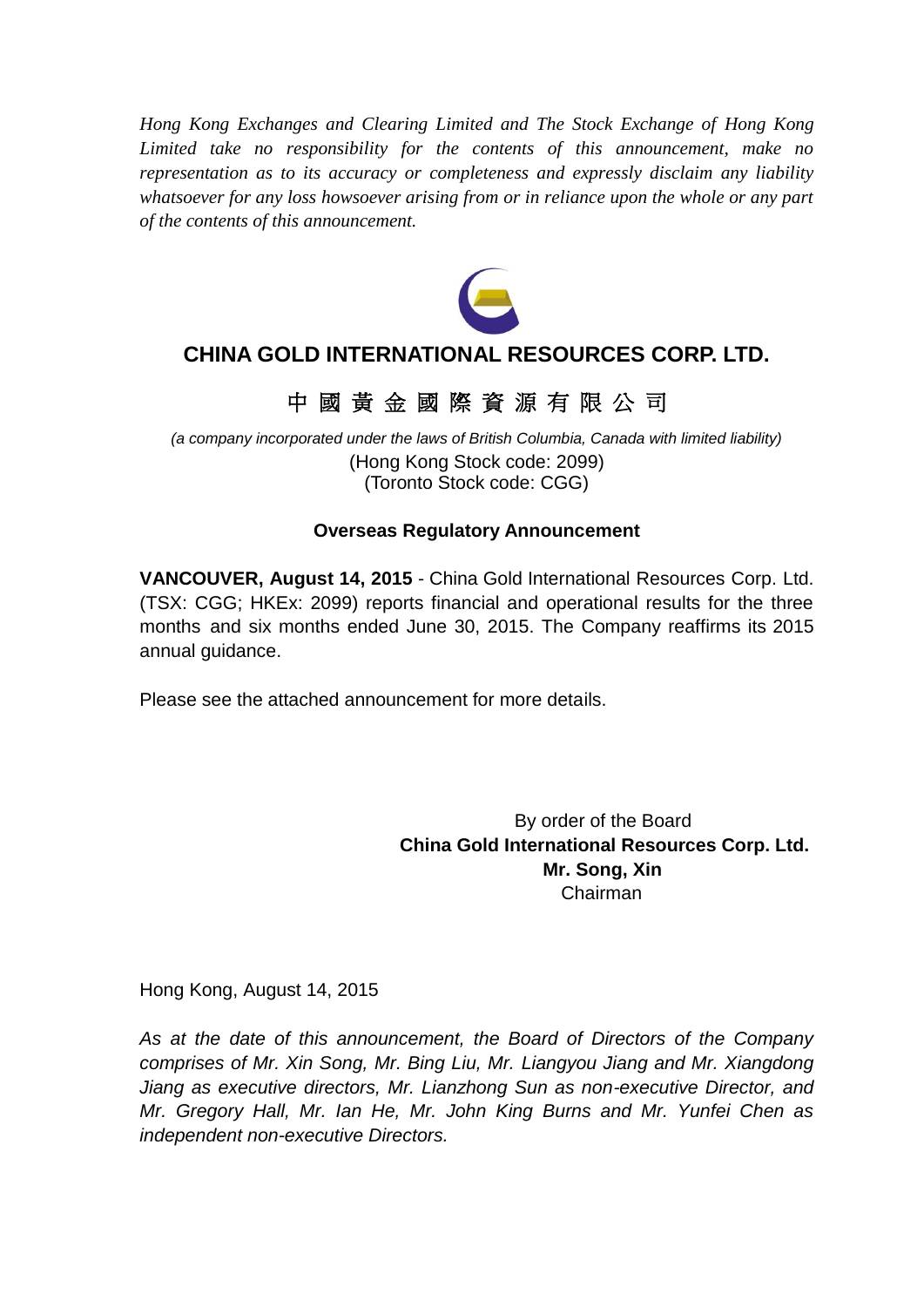

**\_\_\_\_\_\_**

# **China Gold International Reports 2015 Second Quarter and First Half Results and Reaffirms 2015 Annual Outlook.**

*Revenue, net profit, gold and copper production grow. On target to meet 2015 gold and copper production goals.*

VANCOUVER, August 14, 2015 - China Gold International Resources Corp. Ltd. (TSX: CGG; HKEx: 2099) (the "Company" or "China Gold International Resources") reports financial and operational results for the three months ("Q2", "quarter" or "second quarter 2015") and six months ("first half" or "six months 2015") ended June 30, 2015. The Company reaffirms its 2015 annual guidance.

# *Selected Production and Financial Highlights: Q2 2015 Compared to Q2 2014*

- Consolidated revenues of US\$83.6 million for the second quarter of 2015 increased by US\$35.1 million, from US\$48.5 million for the same period in 2014.
- Revenues from the Chang Shan Hao Gold Mine (the "CSH Mine", the "CSH Gold Mine" or "CSH") of US\$58.4 million (Q2, 2014: US\$28.1 million) increased by US\$ 30.3 million due to a 103% increase in gold sales volume.
- Revenue from the Jiama Copper-Gold Polymetallic Mine (the "Jiama Mine" or "Jiama") of US\$25.3 million (Q2, 2014: US\$20.4 million) increased by US\$4.9 million due to a 39% increase in copper sales.
- Net income of the Company of US\$10.6 million for the three months ended June 30, 2015 increased by US\$2.2 million from US\$8.4 million for the three months ended June 30, 2014.
- Gold production at the CSH Mine increased to 49,784 ounces for the three months ended June 30, 2015, compared to 24,571 ounces for the three months ended June 30, 2014. This increase in gold production is mainly due to the expansion program which doubled the mine's capacity from 30,000 tpd to 60,000 tpd.
- The cash production cost, and total production cost of gold for the three months ended June 30, 2015 both increased compared with the same period in 2014. The major reason is higher waste rock removal costs and crushing processing costs during the current quarter.

| <b>CSH Mine</b>                                      | Three months ended June 30, |      |
|------------------------------------------------------|-----------------------------|------|
|                                                      | 2015                        | 2014 |
| Total production cost (US\$) of gold per ounce       | 841                         | 733  |
| Total Cash production cost* (US\$) of gold per ounce | 642                         | 446  |

- *\** Non-IFRS measure
- Copper production from the Jiama Mine amounted to 10.9 million pounds during the three months ended June 30, 2015 compared to 9.6 million pounds during the three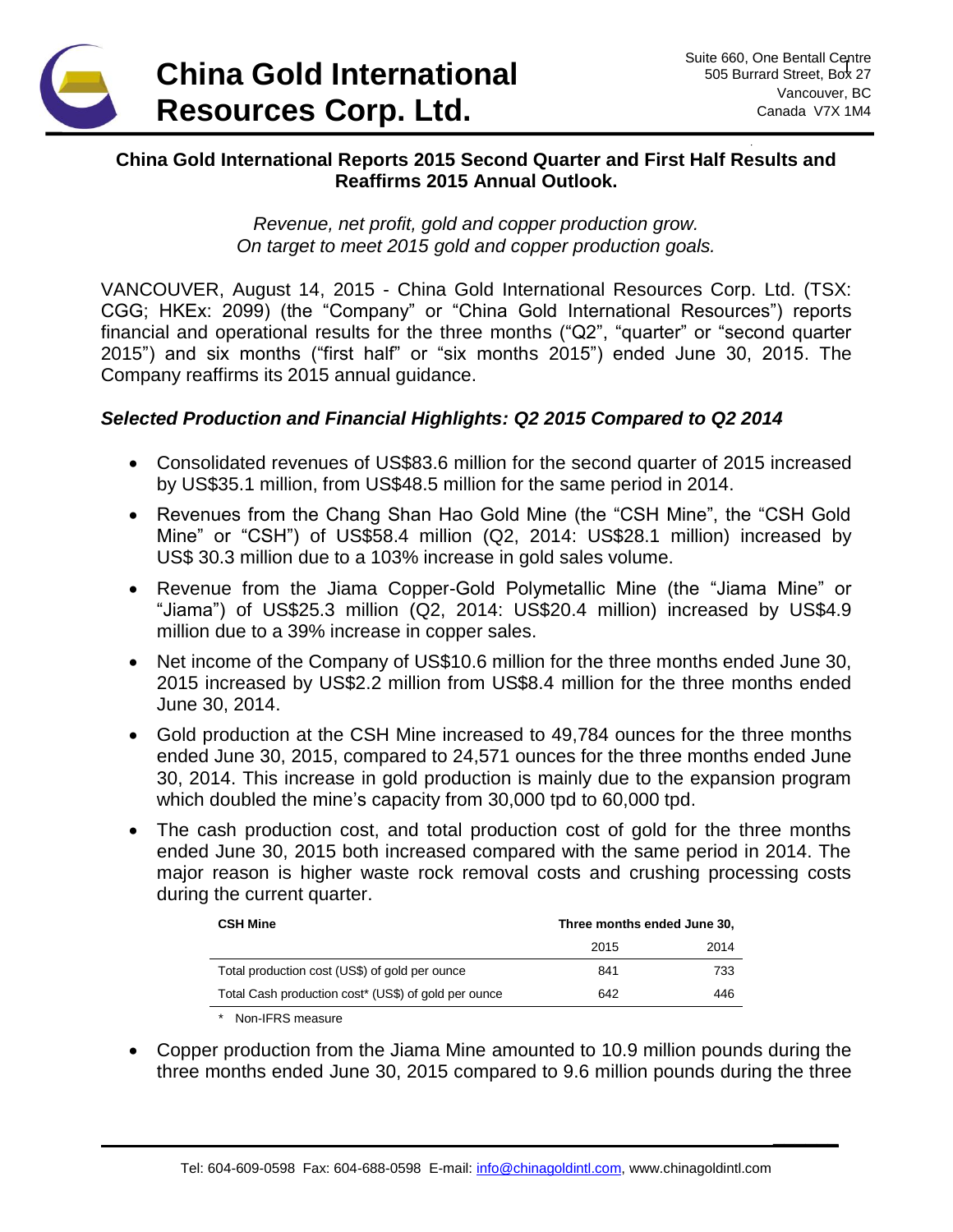# **China Gold International Resources Corp. Ltd.**

**\_\_\_\_\_\_**

months ended June 30, 2014. The increase in production was mainly due to higher volume of ores mined and higher ore grades during the current period.

 Cash and total production cost of copper per pound increased in Q2, 2015 compared with the same period in 2014 due to the higher mining costs during the current period.

| Jiama Mine                                                                     | Three months ended June 30, |      |
|--------------------------------------------------------------------------------|-----------------------------|------|
|                                                                                | 2015                        | 2014 |
| Total production cost* (US\$) of copper per pound<br>after by-products credits | 1.99                        | 1.78 |
| Cash production cost** (US\$) of copper per pound<br>after by-products credits | 1.43                        | 1.09 |

\* Production costs include expenditures incurred at the mine sites for the activities related to production including mining, processing, mine site G&A and royalties etc.

\*\* Non-IFRS measure

# *Selected Production and Financial Highlights: First Half 2015 Compared to First Half 2014*

- Consolidated revenues of US\$161 million for the first half of 2015 increased by US\$75.8 million, from US\$85.2 million for the same period in 2014.
- Revenues from the CSH Gold Mine of US\$110.5 million (first half 2014: US\$59.7 million) increased by US\$50.8 million due to a 102% increase in gold sales volume.
- Gold produced by the CSH Mine amounted to 90,817 ounces, compared to 51,689 ounces for the same period in 2014. The increase is directly attributed to the commencement of commercial production of the new heap leaching and processing system in October 2014.
- Revenue from the Jiama Mine of US\$50.6 million (first half 2014: US\$25.5 million) increased mostly due to a significant increase in copper production.
- Copper production from the Jiama Mine amounted to 19.9 million pounds during the six months ended June 30, 2015 compared to 11.2 million pounds during the six months ended June 30, 2014.
- Net income of the Company of US\$16.8 million for the six months ended June 30, 2015, increased by US\$7.05 million from US\$9.7 million for the six months ended June 30, 2014.

Mr. Bing Liu, the CEO and Executive Director of the Company, stated, "I am very pleased with the performance of our Company and our team. Despite challenging market conditions, we grew our revenues, net income and production. We are mindful of our capital and operating expenditures and are well financed to take advantage of any good acquisition opportunities which are becoming more and more abundant. We are aiming to keep delivering growth and profit to our shareholders".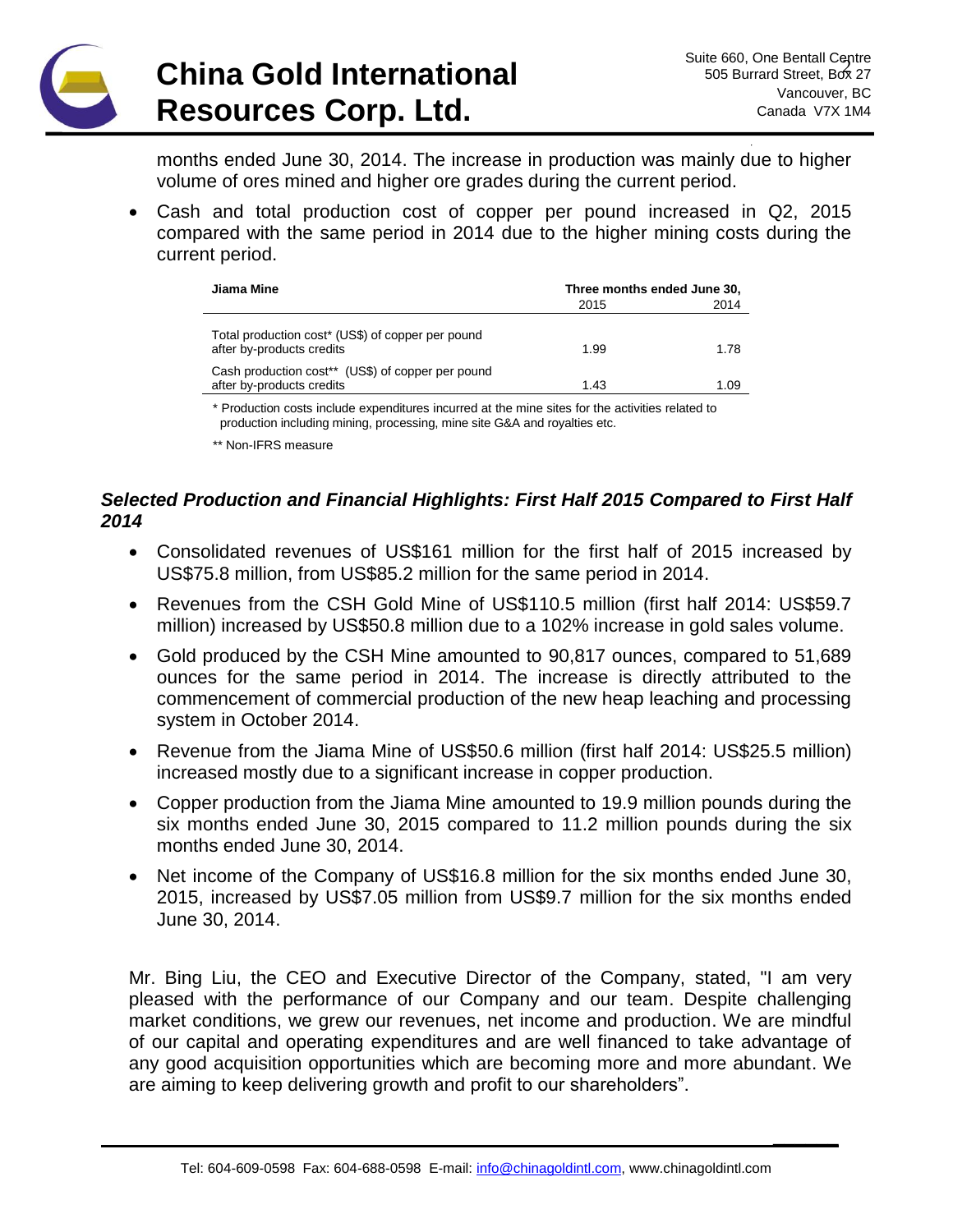

**\_\_\_\_\_\_**

## *2015 Outlook*

The Company is on track to meet its 2015 production and operating goals for CSH and Jiama.

- The 2015 gold production from the Company's CSH Mine is expected to be approximately 210,000 ounces.
- The 2015 copper production for the Company is expected to be approximately 53 million pounds.
- The 2015 gold production from the Jiama Mine is expected to be approximately 16,000 ounces.
- Jiama's Phase II expansion is progressing consistent with the Company's expansion plan. Stage one of the processing plant is ready for loaded testing which is expected to start in September 2015. The two open pits are ready for mining operations. Stage two of the processing plant expansion program is expected to be completed in the second half of 2016, along with the completion of the underground development system.
- The Company continues to focus its efforts on increasing production while minimizing costs at both mines.
- To fulfill its growth strategy, the Company is continually working with China National Group and other interested parties to identify potential international mining acquisition opportunities, namely projects outside of China, which can be readily and quickly brought into production with the possibility of further expansion through continued exploration.

Analysts, investors, media and general public are encouraged to visit the Company's website at [www.chinagoldintl.com,](http://www.chinagoldintl.com/) The Stock Exchange of Hong Kong Limited's website at www.hkex.com.hk or SEDAR at [www.sedar.com](http://www.sedar.com/) to view the complete set of the financial statements and MD&A or contact the Company with any questions.

## *About China Gold International Resources*

China Gold International Resources Corp. Ltd. is based in Vancouver, BC, Canada and operates both profitable and growing mines, the CSH Gold Mine in Inner Mongolia, and the Jiama Copper-Polymetallic Mine in Tibet Autonomous Region of the People's Republic of China. The Company's objective is to continue to build shareholder value by growing production at its current mining operations, expanding its resource base, and aggressively acquiring and developing new projects internationally. The Company is listed on the Toronto Stock Exchange (TSX: CGG) and the Main Board of The Stock Exchange of Hong Kong Limited (HKEx: 2099).

For additional information: